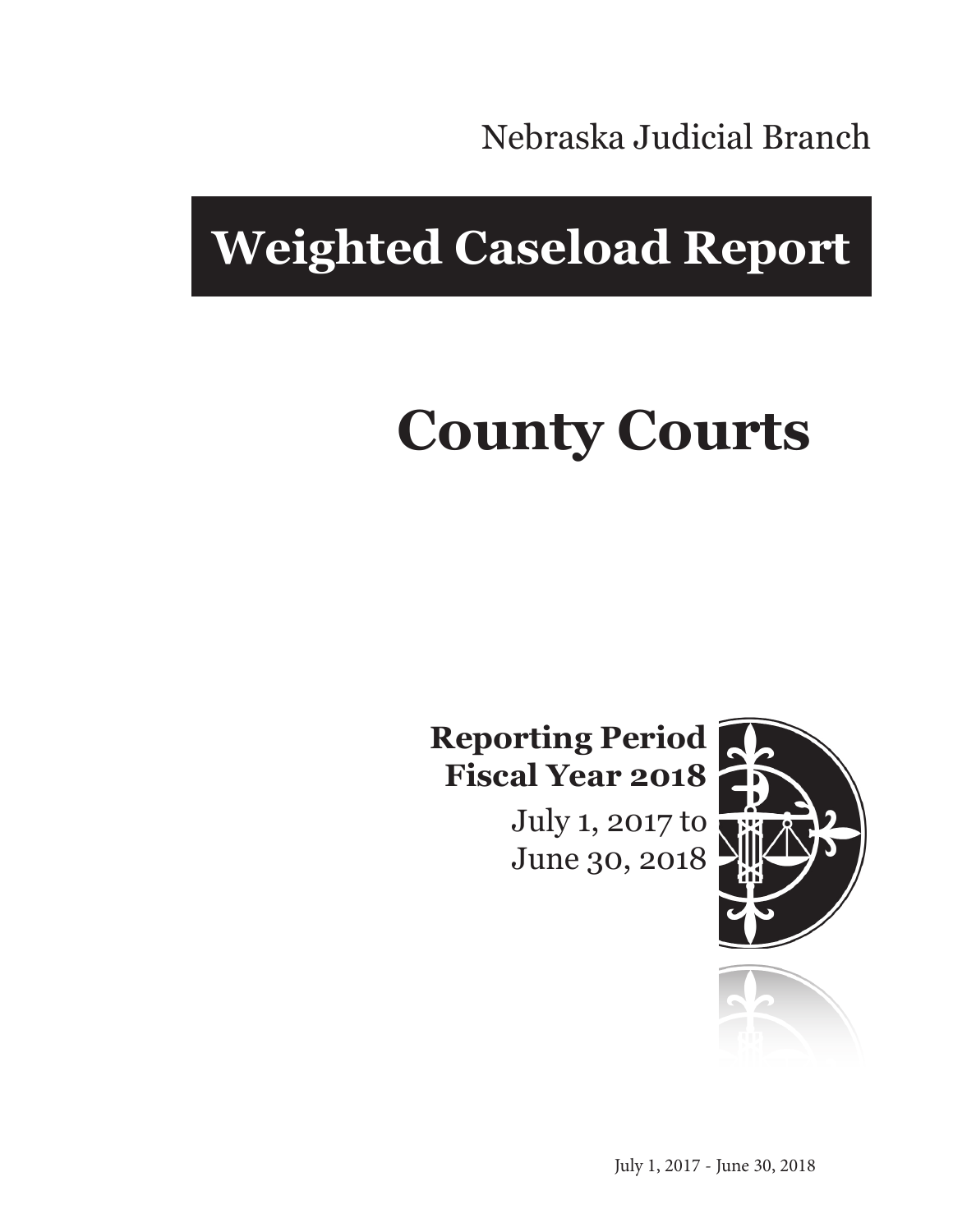### Nebraska County Courts Weighted Caseload Report

#### **Fiscal 2018 (July 1, 2017 — June 30, 2018)**

This Weighted County Court Caseload Report contains caseload statistics for Nebraska's 93 District Courts, grouped into twelve Judicial Districts. The judiciary of Nebraska currently assesses the need for judicial positions using a weighted caseload method based on cases opened. Weighted caseload systems provide objective, standardized determinations of resource needs.

*No quantitative judgeship assessment method, including a weighted caseload system will determine the exact number of judges required within a judicial district. But quantitative methods, such as weighted caseload can approximate the need for judgeships and provide a point of reference or standard for comparing relative need among judicial districts. Other measures, both qualitative and quantitative, may be used in conjunction with the weighted caseload standard calculation to support the assessment of judicial need. In particular, should the standard calculation show the need for a fractional judge (less than the full-time equivalent), additional assessments as to the relative workload per judge within a district and travel per judge may be useful. Also, other useful measures may include analyses of budget constraints, population trends, and other factors that may differentially affect the need for judges across districts.*

**Mission of the Nebraska Administrative Office of the Courts:**

Under the direction of the Nebraska Supreme Court, the Administrative Office of the Courts' mission is to ensure the public has equal access to justice, using leadership, education, technology, and administrative services to implement consistent, efficient, and effective court practices.



**Corey R. Steel | Nebraska State Court Administrator Nebraska Supreme Court**

Rm. 1213 State Capitol | P.O. Box 98910 | Lincoln, NE 68509 T 402.471.3730 | F 402.471.2197 www.supremecourt.ne.gov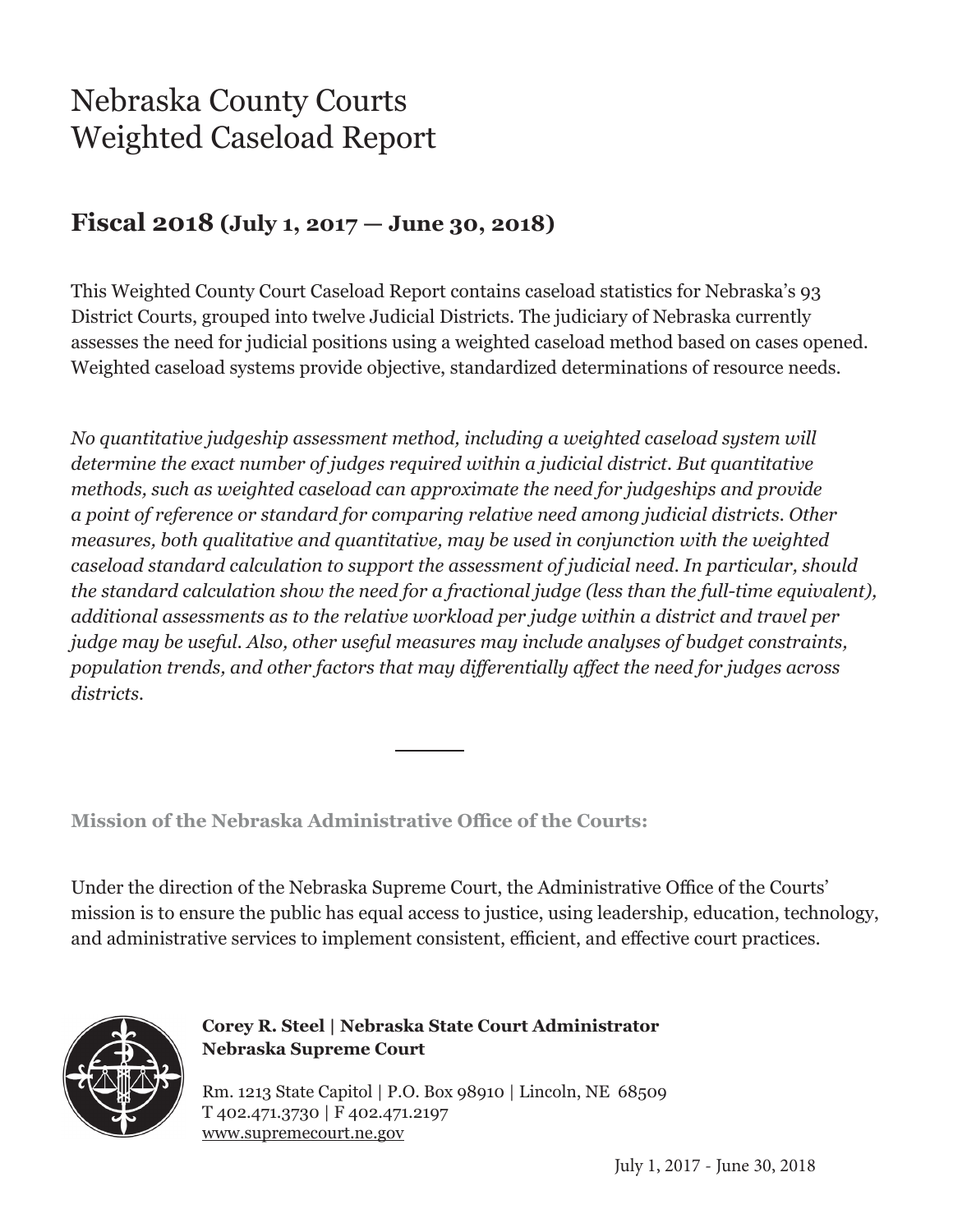### Nebraska County Courts Judicial Needs

Fiscal Year 2018 (July 1, 2017 - June 30, 2018)

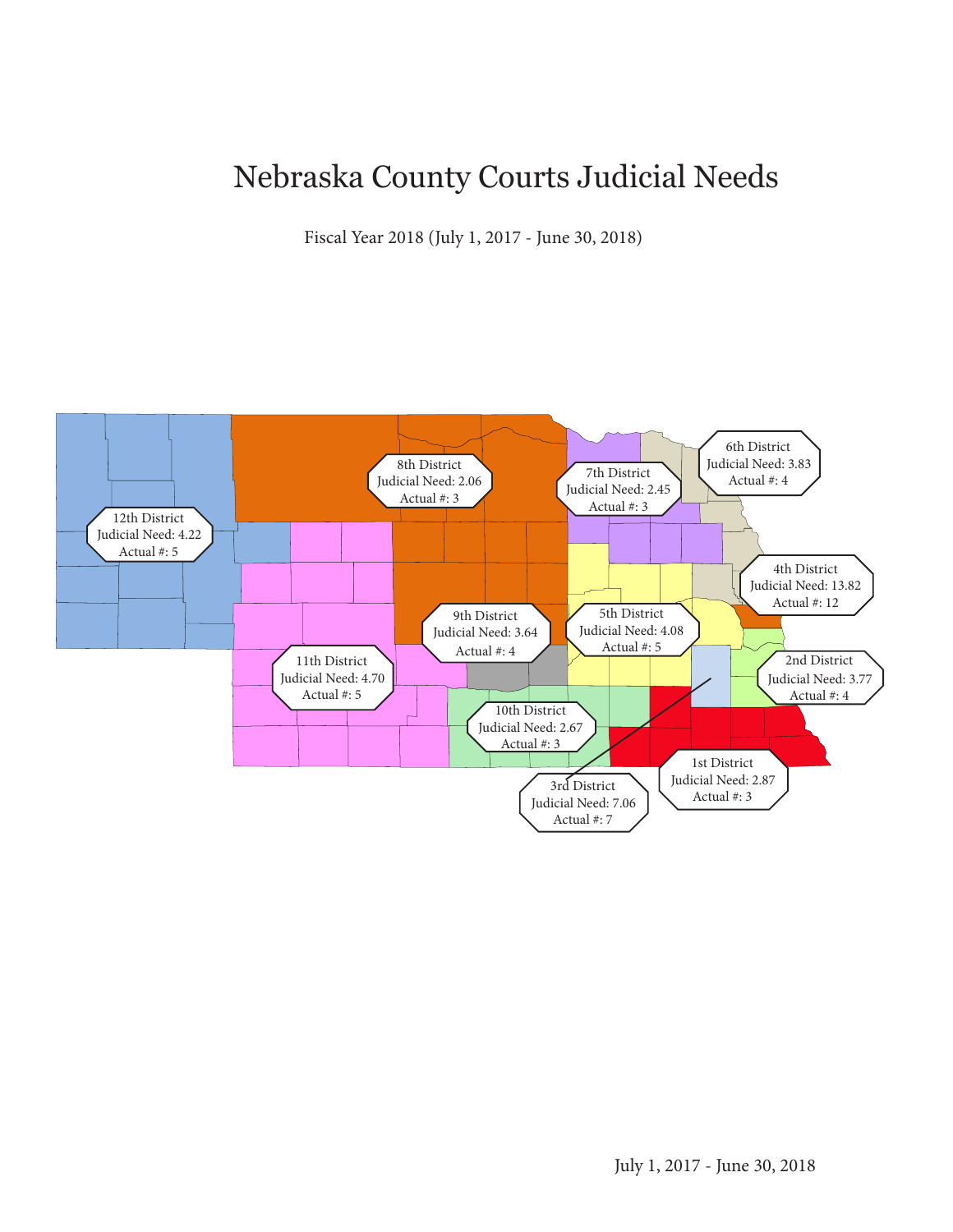#### Weighted Caseload Report 1st Judicial District - County Court

County court need for judges: 2.87 Current number of judges: 3



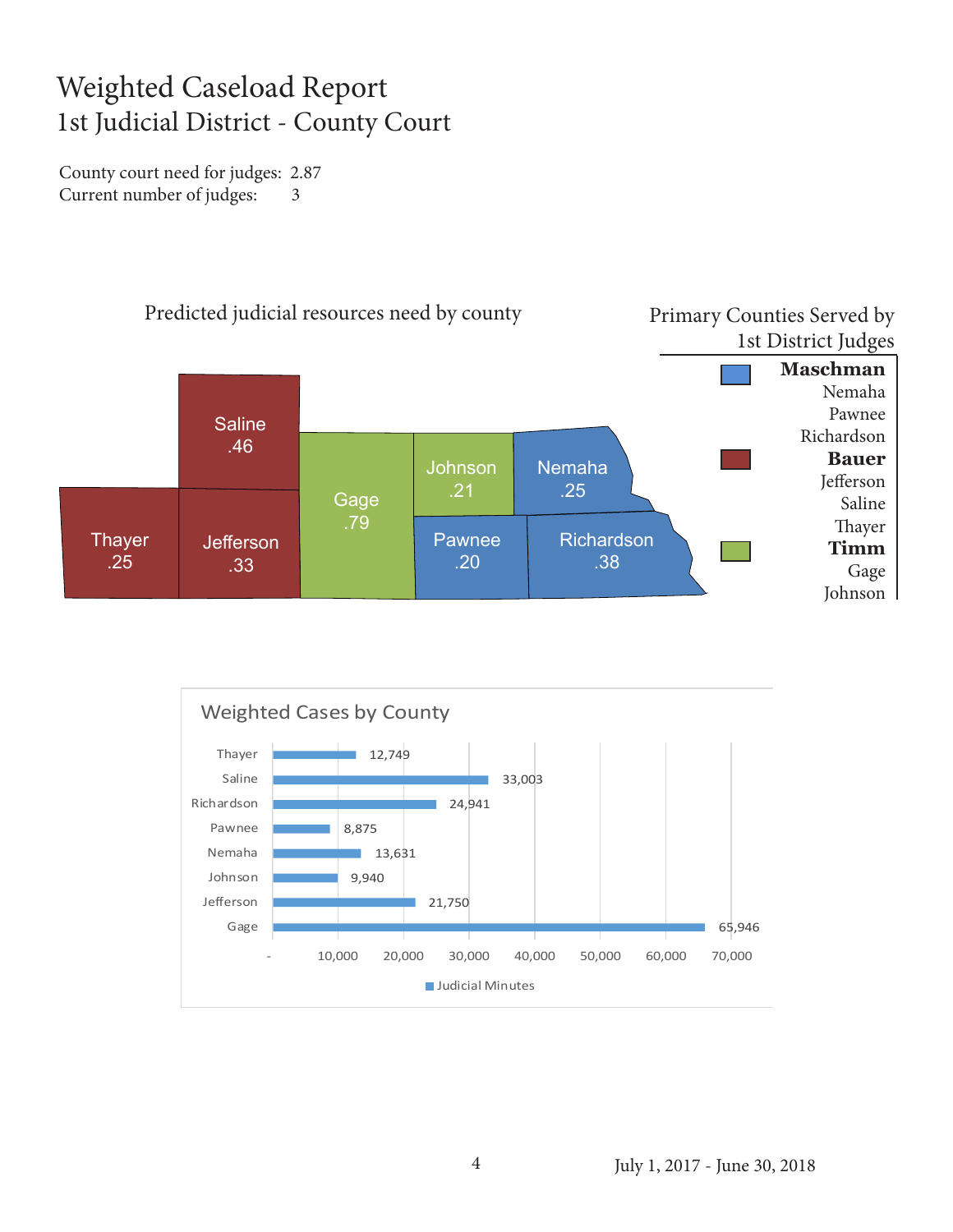#### Weighted Caseload Report 2nd Judicial District - County Court

County court need for judges: 3.77 Current number of judges: 4





\*Sarpy County Juvenile Judge Robert O'Neal hears all Otoe County Juvenile Cases (Juvenile cases have been removed from Otoe County weighted cases and added to Sarpy County weighted cases.)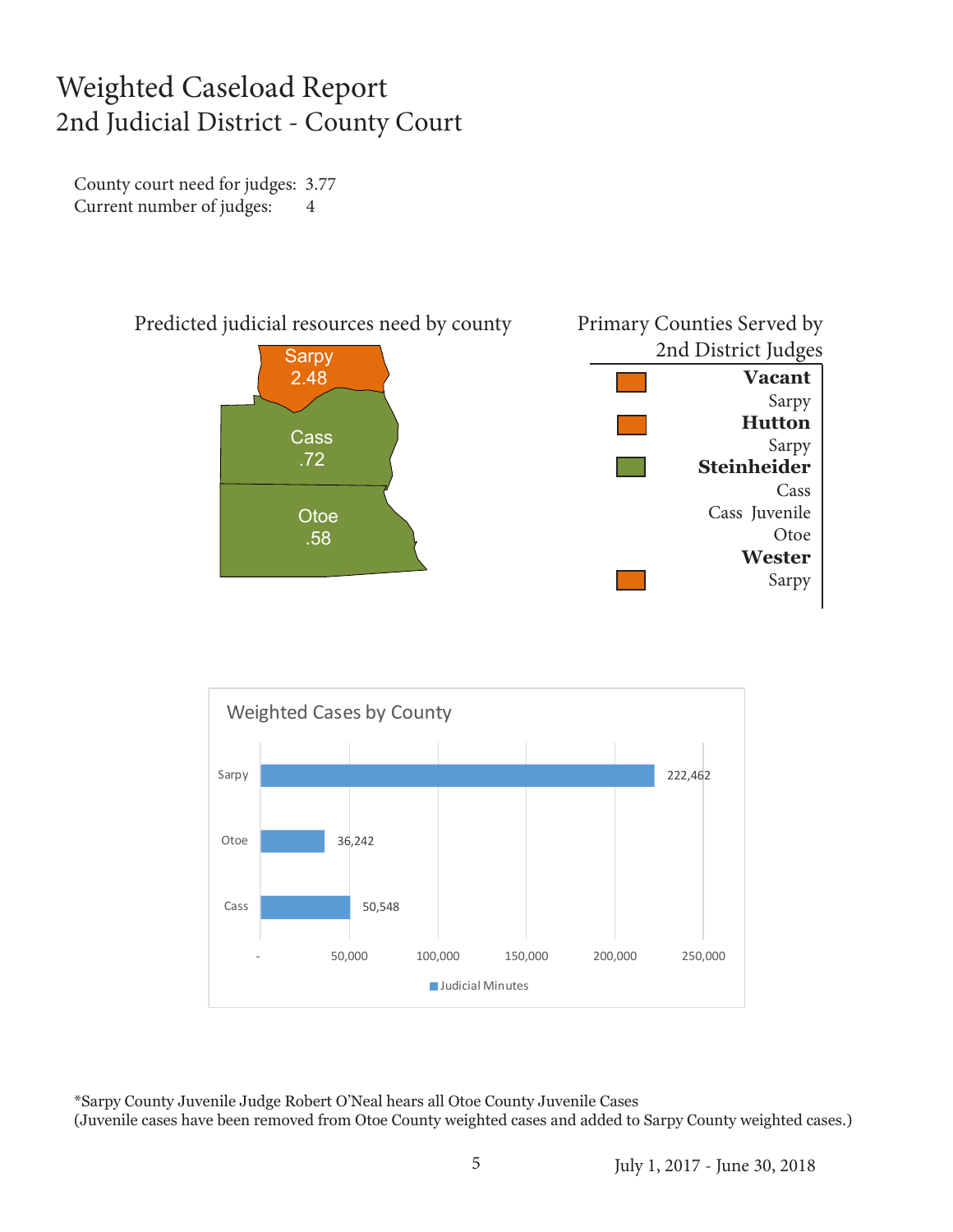#### Weighted Caseload Report 3rd Judicial District - County Court

County court need for judges: 7.06 Current number of judges: 7



#### Judges Serving the 3rd District County Court Acton Fruedenberg Parsley Phillips Reuter Yardley Zimmerman

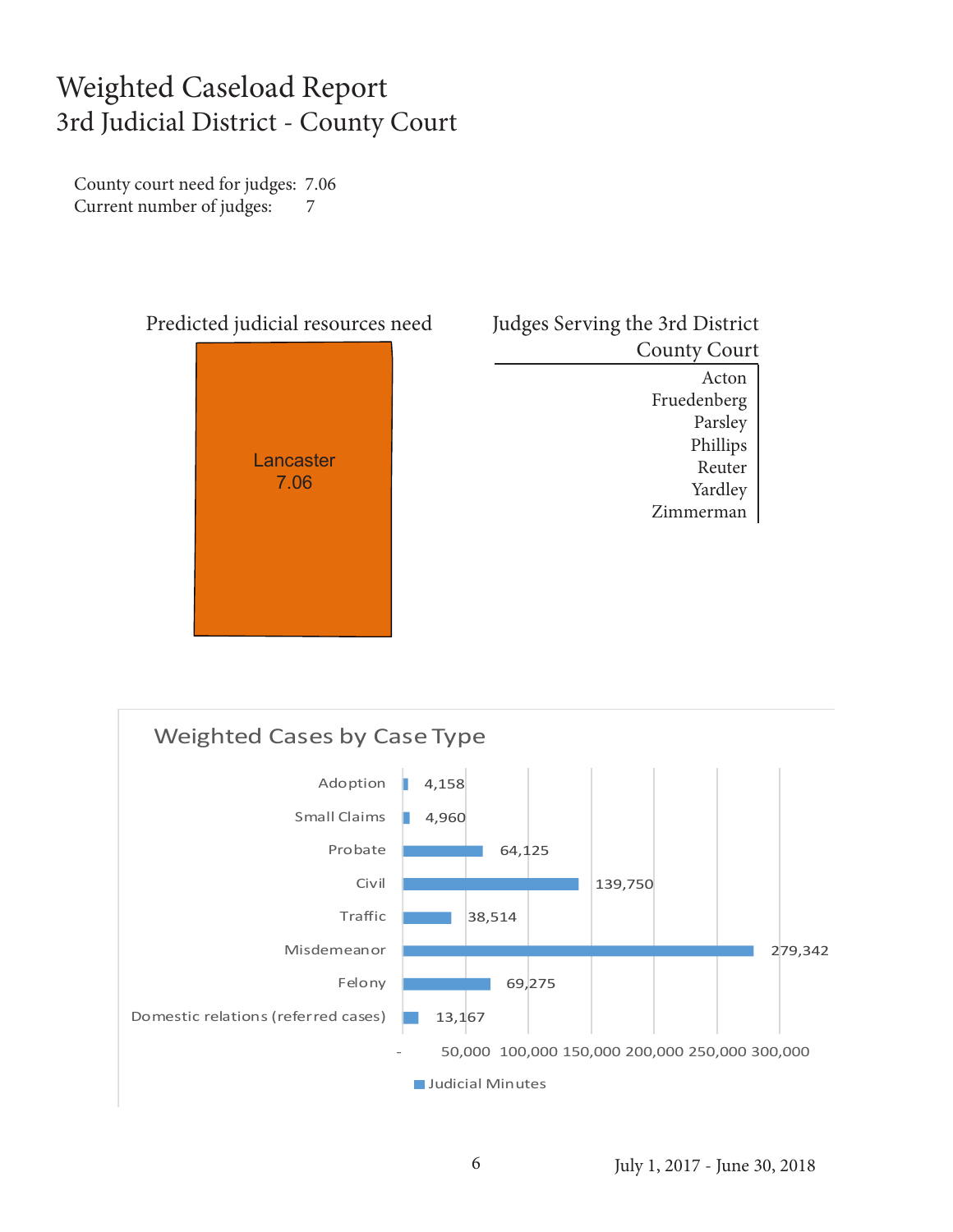#### Weighted Caseload Report 4th Judicial District - County Court

County court need for judges: 13.82 Current number of judges: 12



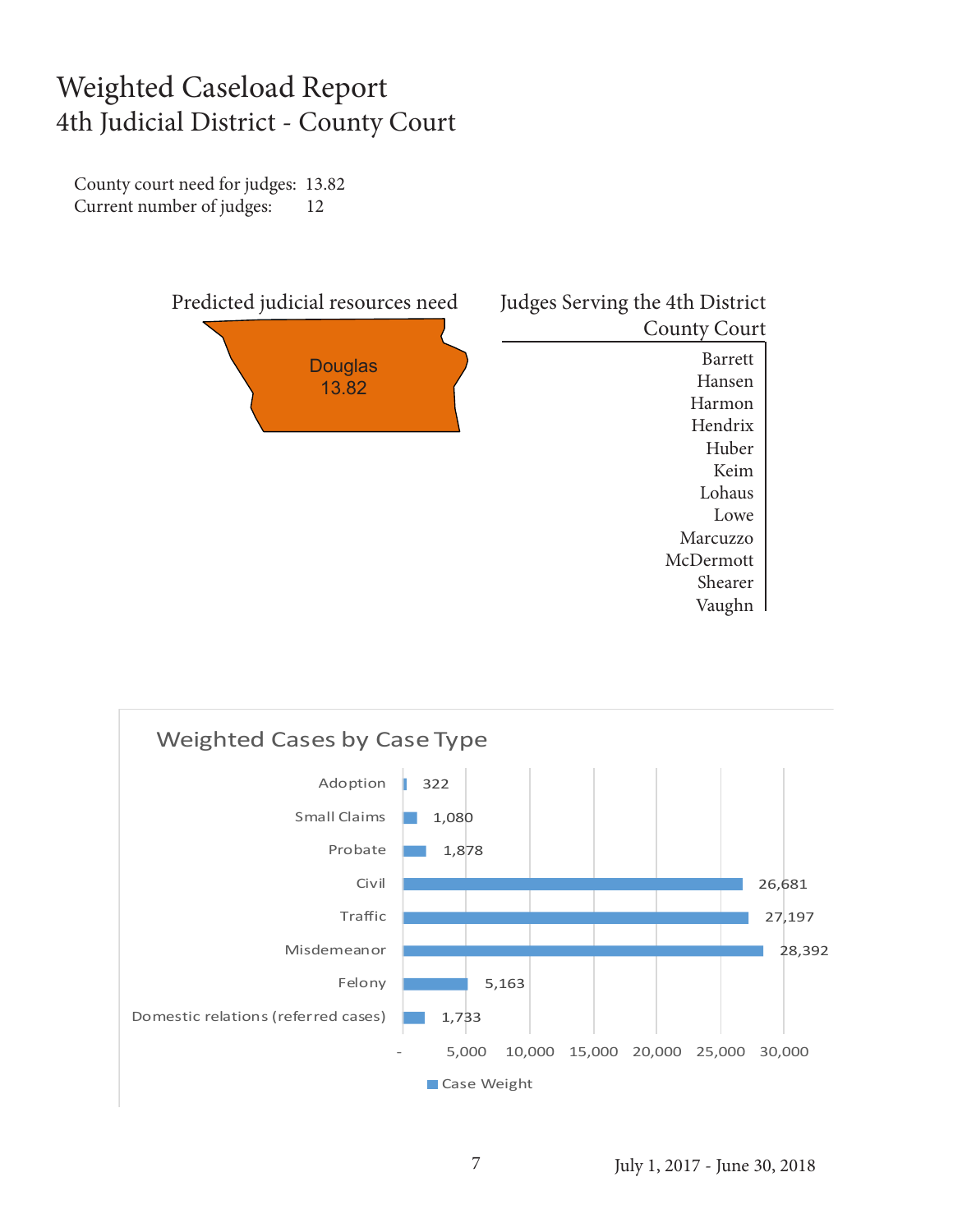#### Weighted Caseload Report 5th Judicial District - County Court

County court need for judges: 4.08 Current number of judges: 5

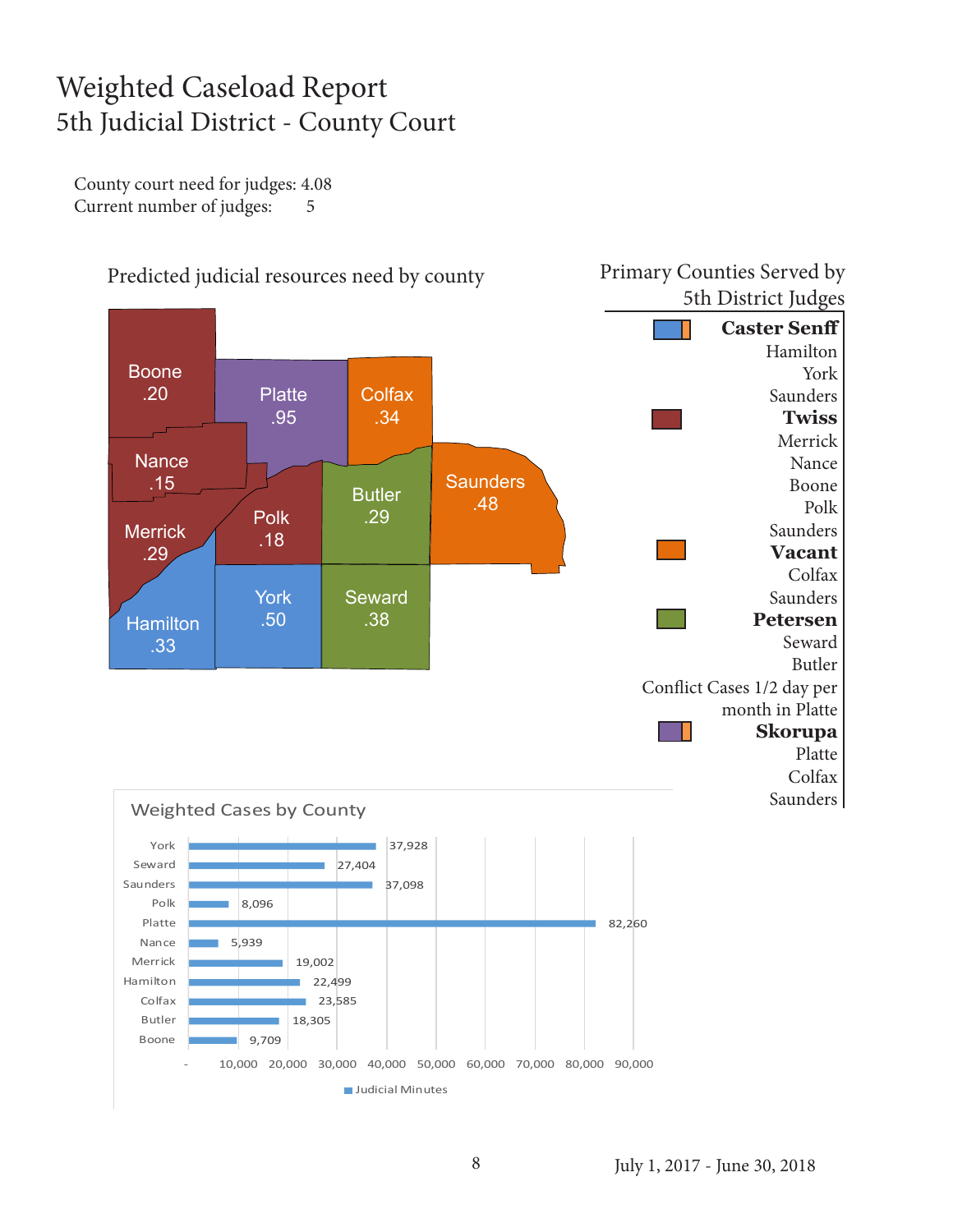#### Weighted Caseload Report 6th Judicial District - County Court

County court need for judges: 3.83 Current number of judges: 4



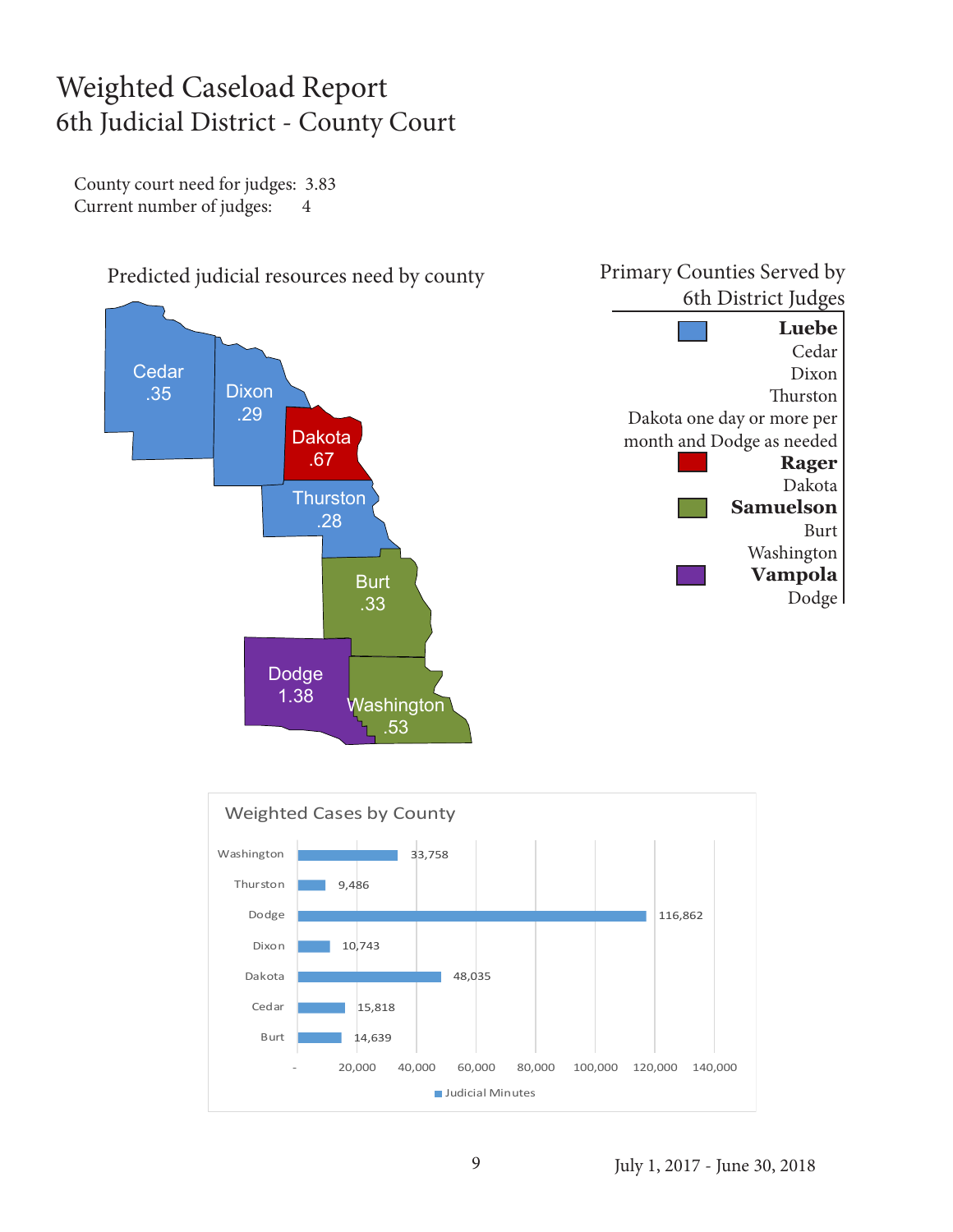#### Weighted Caseload Report 7th Judicial District - County Court

County court need for judges: 2.45 Current number of judges: 3





July 1, 2017 - June 30, 2018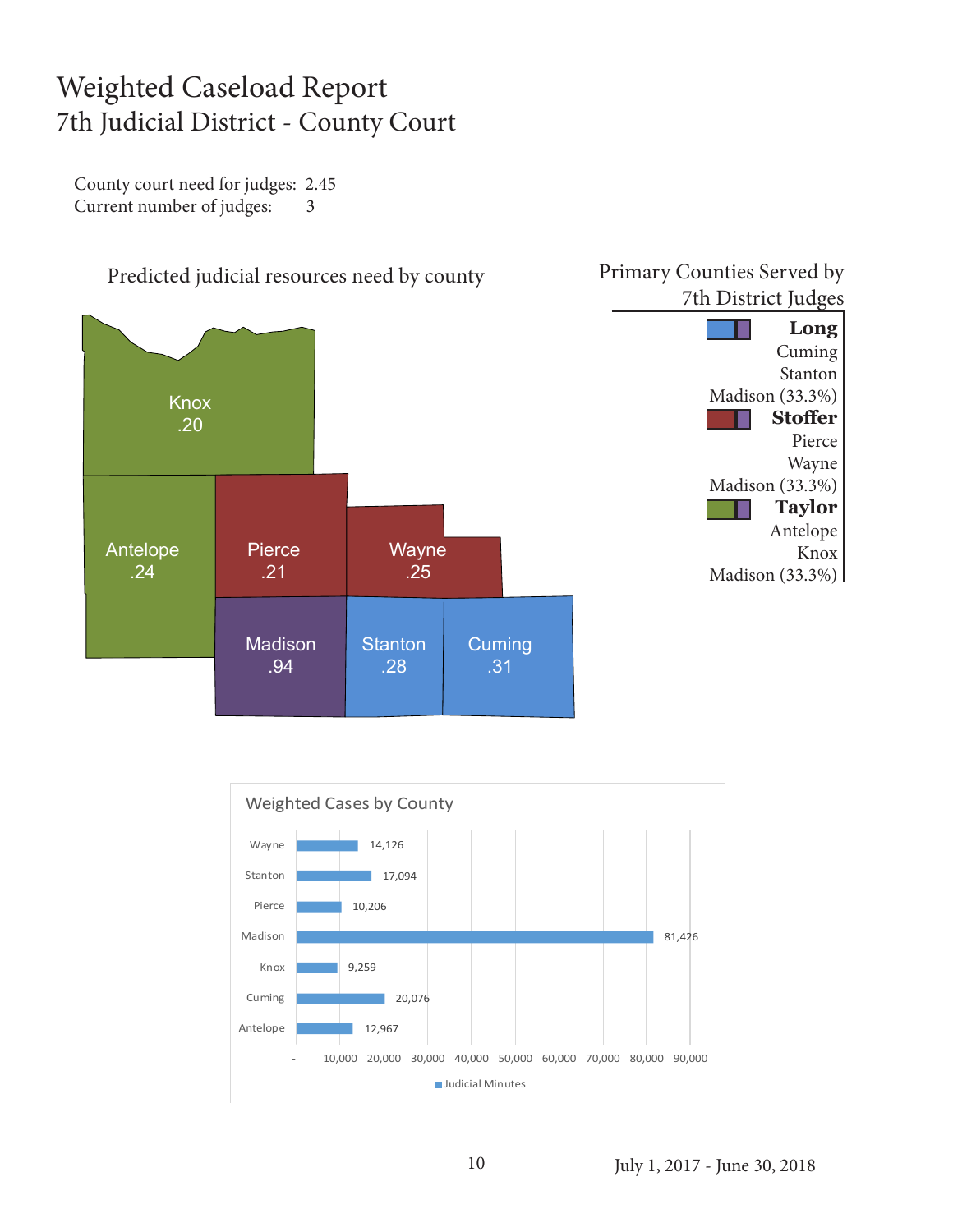#### Weighted Caseload Report 8th Judicial District - County Court

County court need for judges: 2.06 Current number of judges: 3

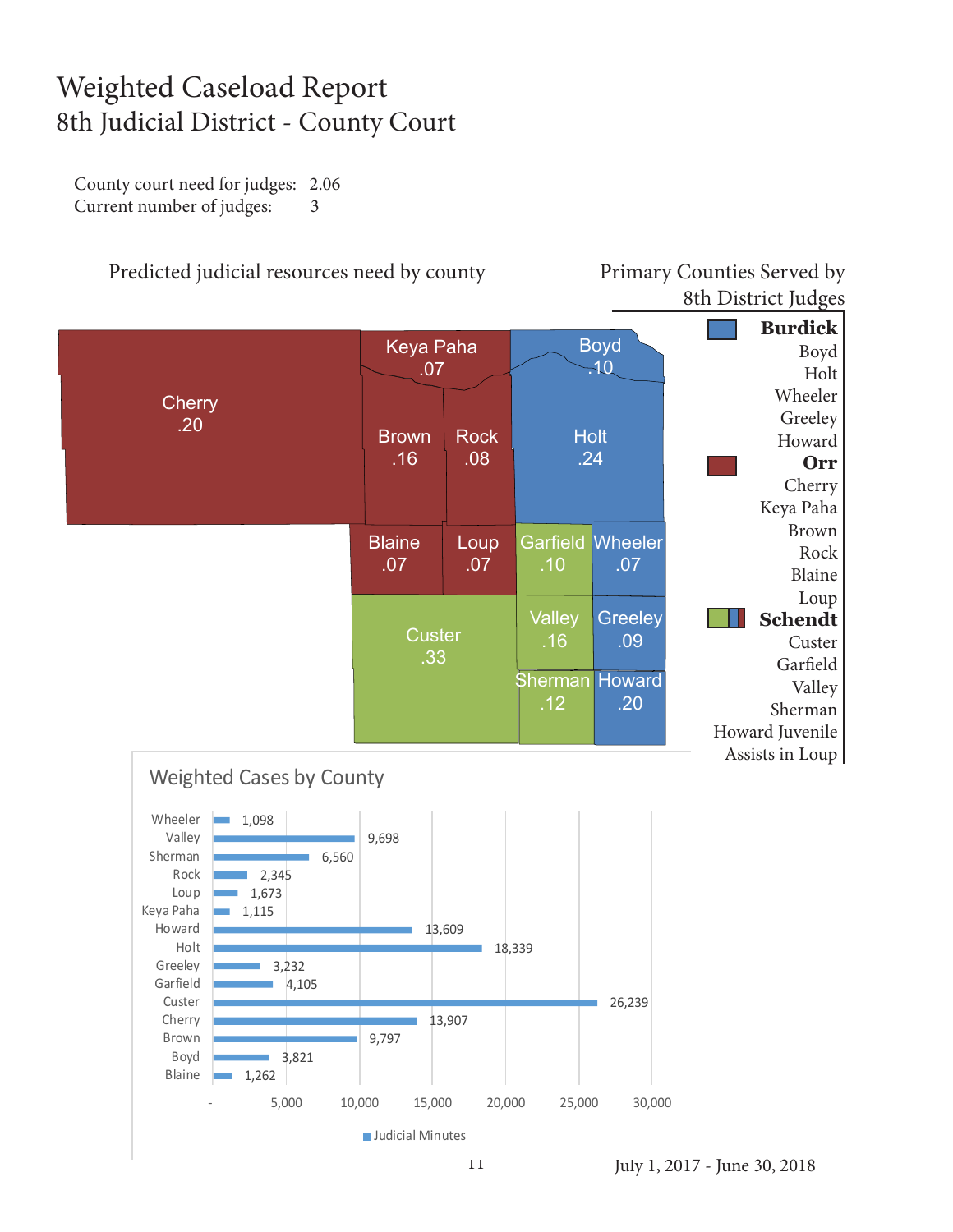#### Weighted Caseload Report 9th Judicial District - County Court

County court need for judges: 3.64 Current number of judges: 4



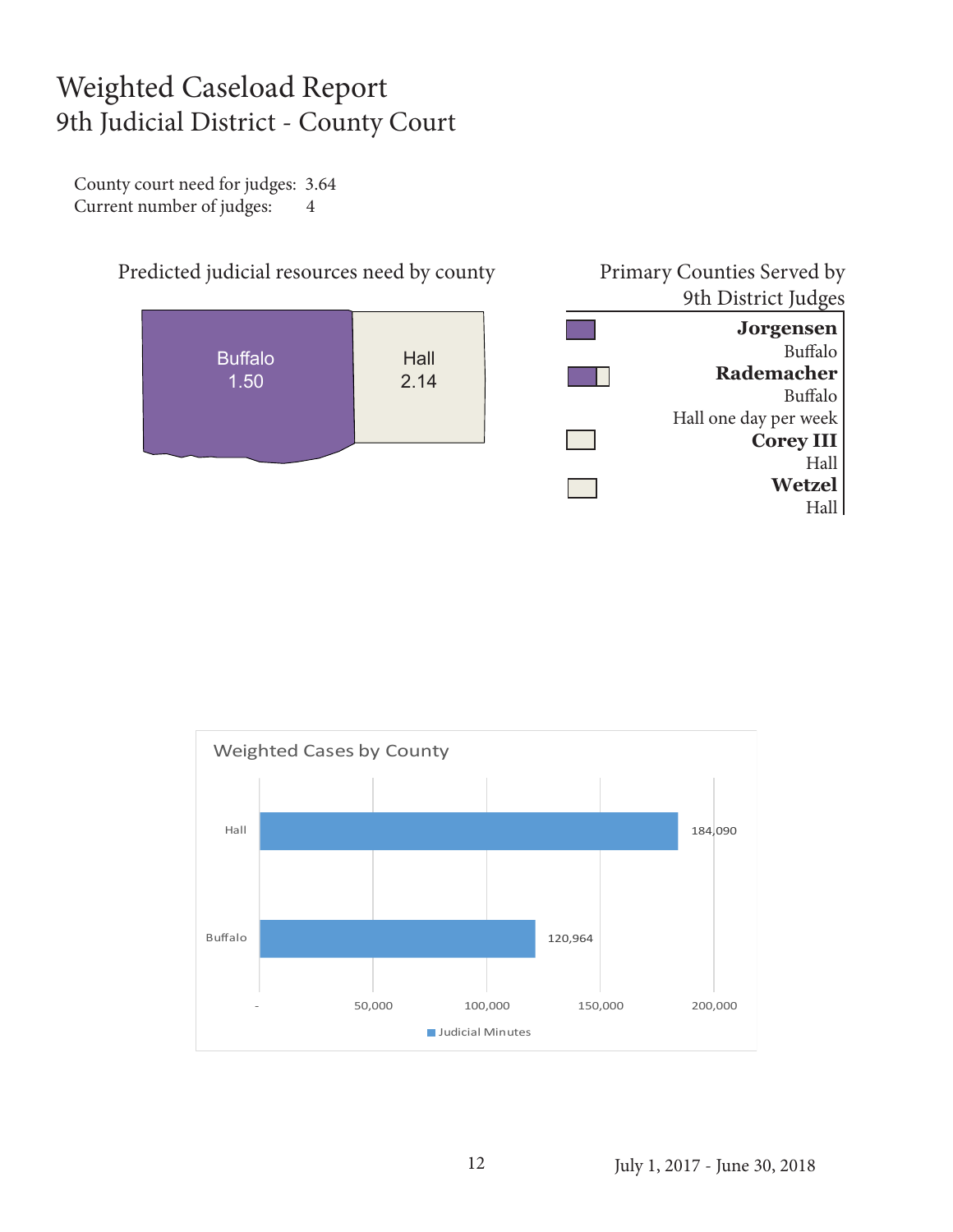#### Weighted Caseload Report 10th Judicial District - County Court

County court need for judges: 2.67 Current number of judges: 3

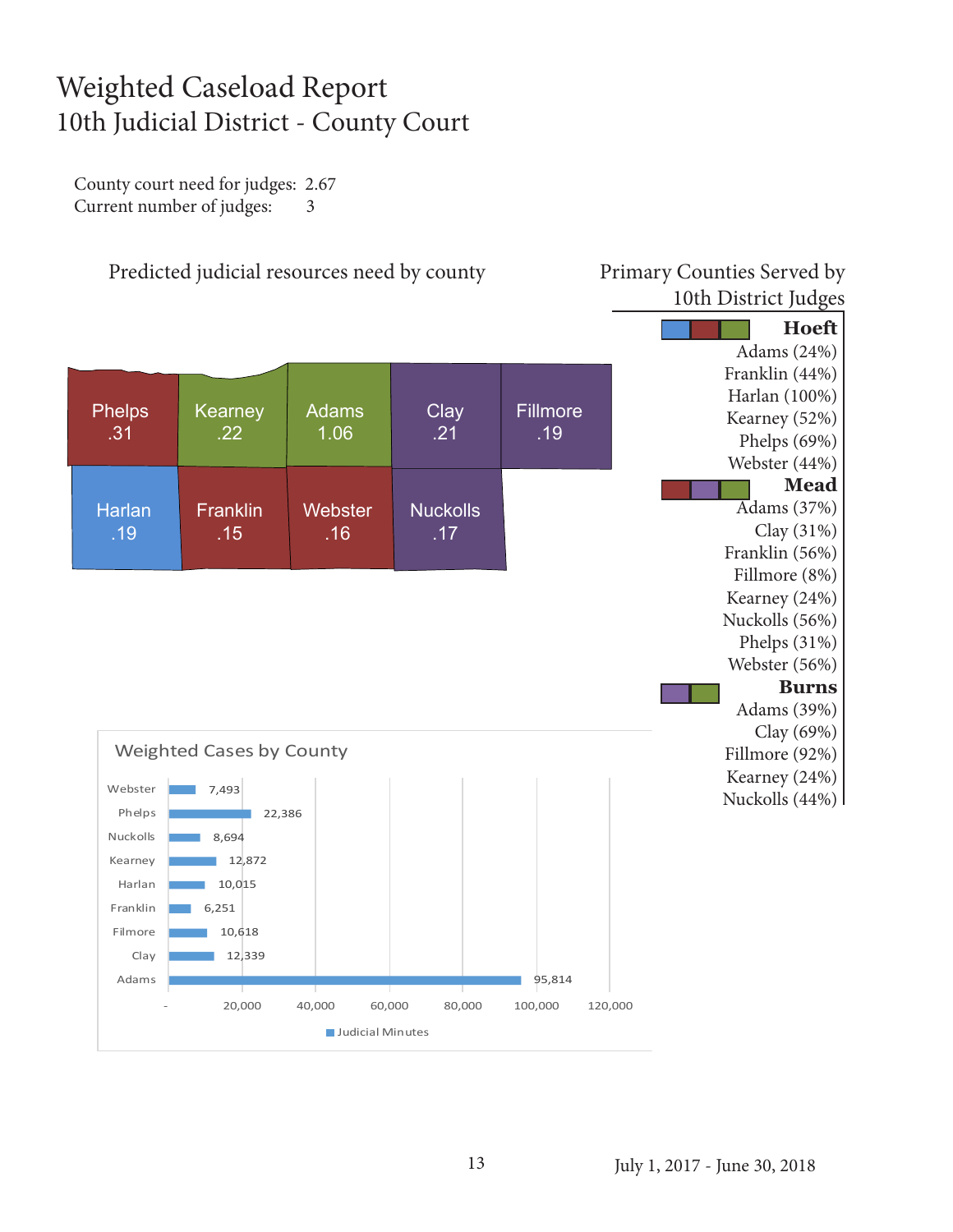#### Weighted Caseload Report 11th Judicial District - County Court

County court need for judges: 4.70 Current number of judges: 5